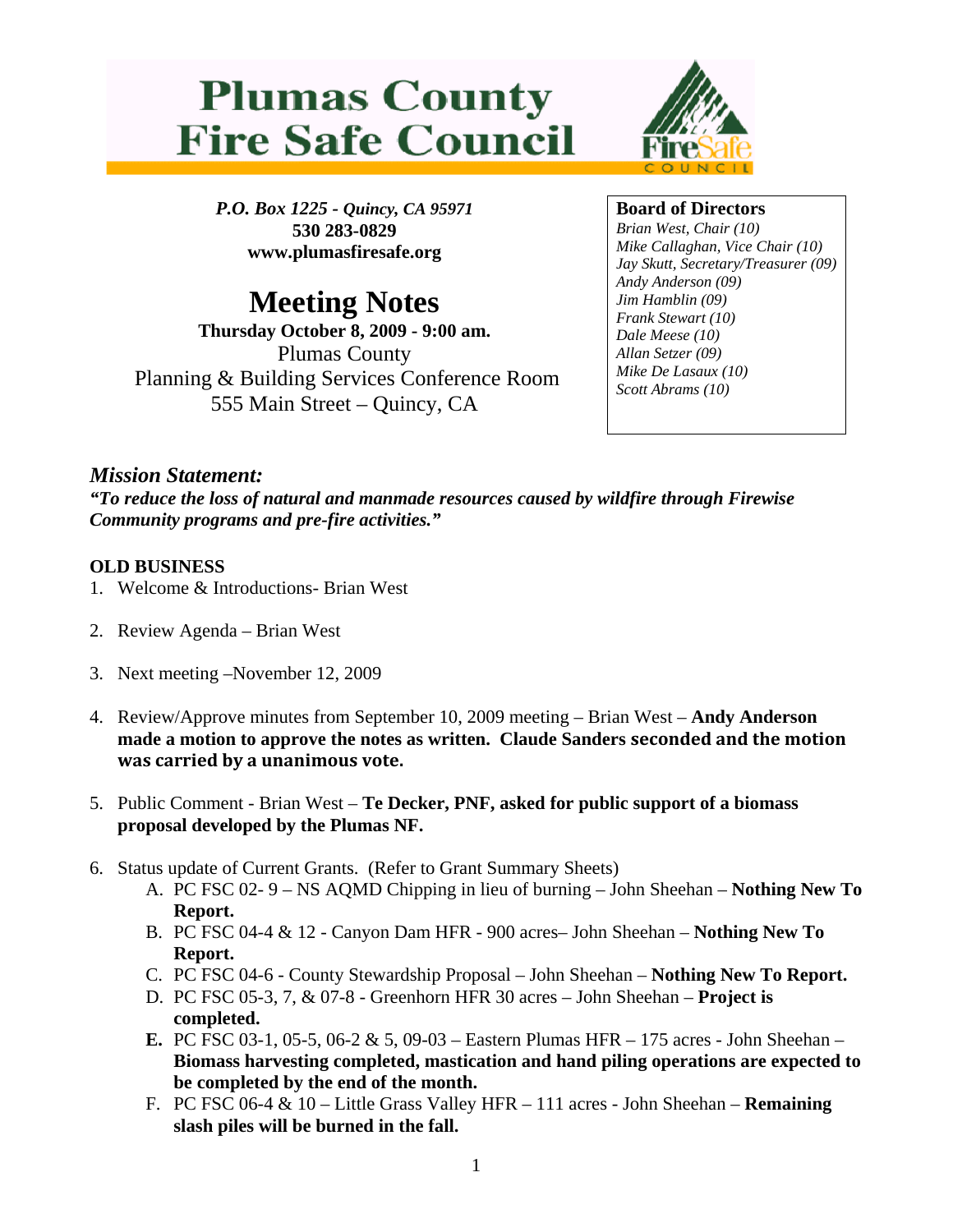- G. PC FSC 06-6 La Porte Pines HFR 75 acres John Sheehan **Treatment completed with a few handpiles needing burning in the fall.**
- **H.** PC FSC 07-1 & 4 Indian Valley HFR-200 acres John Sheehan –**184 acres of treatment is complete except for the burning of the 15 acres to be completed this fall. Signs are being made for the project.**
- I. PC FSC 07-2 La Porte Road HFR 100 acres John Sheehan **Funds have finally been released from Cal Fire. Treatment activities to begin in late summer.**
- J. PC FSC 07-5 C Road right-of-way planning John Sheehan –**Community meeting occurred on September 19, 2009 with about 50 landowners. Strong community support. CSD Board collecting letters of participation.**
- K. PC FSC 07-6 Taylorsville HFR 30 acres John Sheehan – **Nothing New To Report.**
- L. PC FSC 09-2 & 09-4 Elderly/Disabled Defensible Space– John Sheehan –**Contractors have accomplished defensible space for 24 properties this year.**
- M. PC FSC 07-10 County Educational Workshops John Sheehan –**PC FSC made a presentation for C Road landowners on 9/19/09. Looking to develop a series of fire educational articles and website updating.**
- **N.** PC FSC 08- 1 Gold Mtn. HFR John Sheehan **Firestorm has been selected to treat an additional 30 acres by mastication, with operations expected to start in a few weeks.**
- O. PC FSC 08-2 PC FSC Council Coordination 2007-2009 John Sheehan **Work continues with FSC coordination activities, meeting with contractors and foresters on fuel reduction projects, assisting PC Planning & Building in obtaining grant funds, sharing of fire safe information and making community presentations.**
- P. PC FSC 08- 3 HFR Project Development –John Sheehan **RPF's working with a number of communities & PC FSC to develop projects fro grant applications. RPF's will be collecting environmental information needed to prepare THP Exemptions.**
- Q. PC FSC 09-1 PC FSC Community HFR Planning 2009-2010 John Sheehan **Project suspended by SNC due to CA fiscal crisis.**
- 7. Status update of proposed Grant Proposals.
	- A. Plumas County FSC Coordination -2009 SNC- **Pending**
	- B. PC Planning Dept –FEMA **Application submitted to FEMA, pending decision.**
	- C. PC FSC Coordination 2010 **Title III-FSC- Application submitted to PC BoS.**
	- D. PC Planning Dept GIS mapping Title III-FSC **Title III-FSC- Application submitted to PC BoS.**
	- E. Community HFR CA FSC **CA FSC proposed to provide some funds to PC FSC for HFR projects. A prior grant request was modified and submitted for 100 acres.**
- 8. HFQLG –HFR project overview/relation to communities' opportunities Project mapping integration involving USFS, CDF and Fire Safe Council - PNF's fuel reduction out year program of work – Allan Setzer – **Discussion of latest hearing between USFS, QLG and organizations of opposition. QLG members are optimistic that a favorable decision will soon be issued by Judge England. PNF has developed a HFQLG layer in combination with PC FSC's communities-at-risk & WUI layer. Efforts underway to add private land HFR projects to this map.**
- 9. Implementation of the Plumas County Community Wildfire Protection Plan (CWPP) –Jerry Hurley – **Plumas County Emergency Services Committee, of which PC FSC participates in participated in a public and Board of Supervisors workshop on 9/15/09. Issues discussed included problems associate with fire protection in Plumas County. A number of the wildfire**